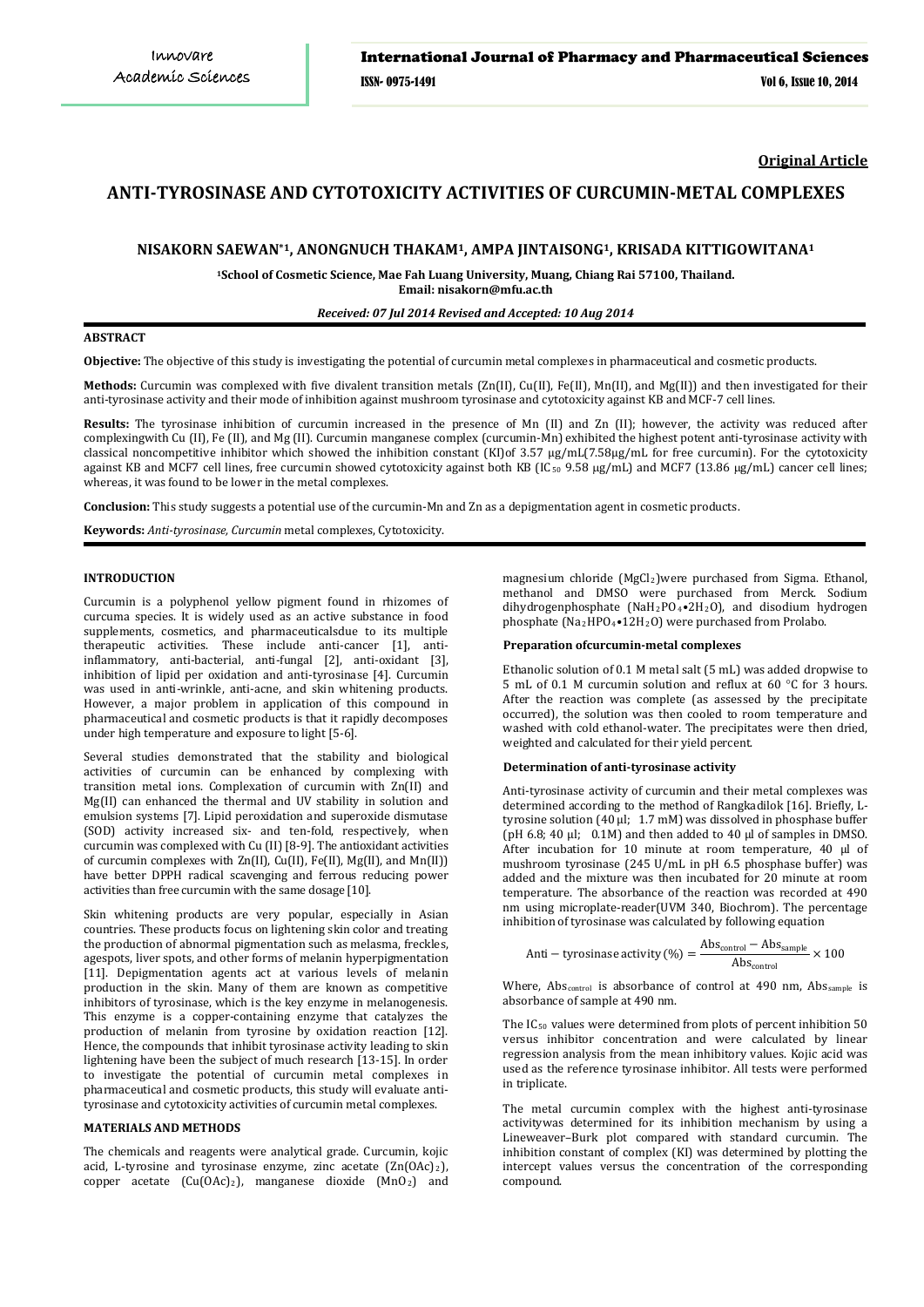#### **Determination of cytotoxicity**

The cytotoxicity experiments were based on resazurinmicroplate assay (REMA) as described by Brien [17]. Two cancer cell line including KB and MFC7 cancer cell lines were used. In brief, cell line at logarithmic growth phase were harvested and diluted to  $7x104$ cells/ml fresh medium. The 5µl of test sample diluted in 5% DMSO and 45 µl of cell suspension were successively added to a 96 well plate and incubated at 37  $\degree$ C in a 5% CO<sub>2</sub> incubator. After 3 days of incubation, 12.5 µl of 62.5 g/ml resazurin solution was added to each well and the plate was then incubated at 37°C for 4 hr. Fluorescence signals were measured using a microplate reader at excitation and emission wavelengths of 530 nm and 590 nm, respectively. Ellipticine and doxorubicin were used as positive controls and 0.5% DMSO as negative control. Percent inhibition of cell growth was calculated with the following equation.

$$
\% Inhibition = 1 - \frac{FUT}{FUC} \times 100
$$

Where, FUT and FUC are the mean fluorescent intensity from treated and untreated conditions respectively.

#### **Statistical analysis**

Data were expressed as means standard deviations (SD) of three replicate determinations. One way analysis of variance (ANOVA) was used to determine the differences among the means. P values < 0.05 were regarded as significant.

## **RESULTS AND DISCUSSIONS**

In this study, five metals including Zn, Cu, Fe, Mg, and Mn were chosen to complex with curcumin based on their color, toxicity, economic and cosmetic regulation. The complexes were successfully prepared by refluxing the mixture of curcumin and metal salts in ethanol for three hours, resulting in different colored powder (Fig. 1). The color of all complexes was darker than that of free curcuminresulting from the reaction between metals and curcumin ligand. Zn, Mn, and Mg complexes of curcumin were light red-brown colorpowder, while those of Cu and Fe were a solid dark brown color. The yield percent was calculated based on the weight of complexes and decreased in order: curcumin-Fe (87.3%) complexes and decreased in order: >curcumin-Cu (79.2%) >curcumin-Mn (75.7%) >curcumin-Zn (68.4%) >curcumin-Mg (67.4%).



**Fig. 1: The physical appearance of curcumin complexes a) curcumin, b) Cur-Zn, c) Cur-Cu, d) Cur-Fe, e) Cur-Mn, f) Cur-Mg**

The interaction between the metal and curcumin at β-diketone group of the prepared complexes was confirmed by UV-vis and IR spectroscopic techniques[9]. In our previous study, the stability and antioxidant activities of curcumin-metal complexes were investigated and the results indicated that curcumin-Zn and curcumin-Mg are more stable and have a stronger antioxidant activity than free curcuminat the same dosage. The most powerful metal enhancing antioxidant ability of curcumin is Zn [10].

This study aimed to investigate the anti-tyrosinase activity of curcumin metal complexes for using as depigmentationagents in cosmetic products,which is of much interest to the pharmaceutical and cosmetic industry. The effect of curcumin metal complexes on tyrosinase activity was determined using the L-tyrosine oxidation assay. The absorbance at 490 nm decreases as a result of the reaction of melanin synthesis was interrupted. The activity expressed as  $IC_{50}$  values; the concentration of sample required for 50% inhibition of tyrosinase enzyme. Enzyme activity was directly related to curcumin concentration. Free curcumin showed inhibition of tyrosinase enzyme with  $IC_{50}$  31.52  $\mu$ g/mL. The anti-tyrosinase activity of metal derivatives was in order of curcumin-Mn>curcumin-Zn >curcumin≅kojic acid ≅curcumin-Mg >curcumin-Cu ≅curcumin-Fe. The inhibition of tyrosinase activity of curcumin-Mn (IC<sub>50</sub> 10.82  $\mu$ g/mL) and curcumin-Zn (IC<sub>50</sub> 25.22  $\mu$ g/mL) showed significantly higher than those of free curcumin and kojic acid, a commercial whitening agent. Curcumin-Mg showed the antityrosinase activity to be equally strong to free curcumin and standard kojic acid. In contrast, curcumin-Cu and curcumin-Fe showed three-fold lower tyrosinase activity than standard compounds. The tyrosinase inhibition activity of curcumin was enhanced by complexing with Mn(II) and Zn(II), but was decreased in the presence of Mg(II), Cu(II), and Fe(II). This may be due to the effects from various metals give differentplanar structureof the complexesleading to their different chelation patternwith the active site of tyrosinase enzyme [18].

In order to investigate the inhibition mechanism of the complexes, curcumin-Mnwhich showed the highest inhibition value was determined by using a Lineweaver–Burk plot compared with

standard curcumin. The inhibition mechanisms can provide a basis for the development of new effective tyrosinase inhibitors. True inhibitors are classified into four types: competitive inhibitors, uncompetitive inhibitors, mixed type inhibitors, and noncompetitive inhibitors. The inhibitors that combine with free enzyme and then prevent substrate binding with it are known as competitive inhibitors. The uncompetitive inhibitors can bind to the enzyme-substrate complex. The mixed type inhibitors and noncompetitive inhibitors bind with both free enzyme and enzymesubstrate complex with different equilibrium binding constants and with the same equilibrium binding constants, respectively (Fig. 2) [19].





Fig. 3 displayed as a plot of1/V versus 1/[S] gave three straight lines with different slopesand a horizontal line that intersected at the same point. With anincrease in compound concentration, the Vmax value decreased, whereas the Km value remained the same, suggesting that curcumin-Mn complex is a non-competitive inhibitor of tyrosinase as is free curcumin (Fig. 4). The results indicated that curcumin-Mn bind with tyrosinase enzyme (E) and tyrosinaetyrosine complex (ES) with the same equilibrium binding constants. The inhibition constant of curcumin-Mn was determined by plotting the intercept values versus the concentration of the corresponding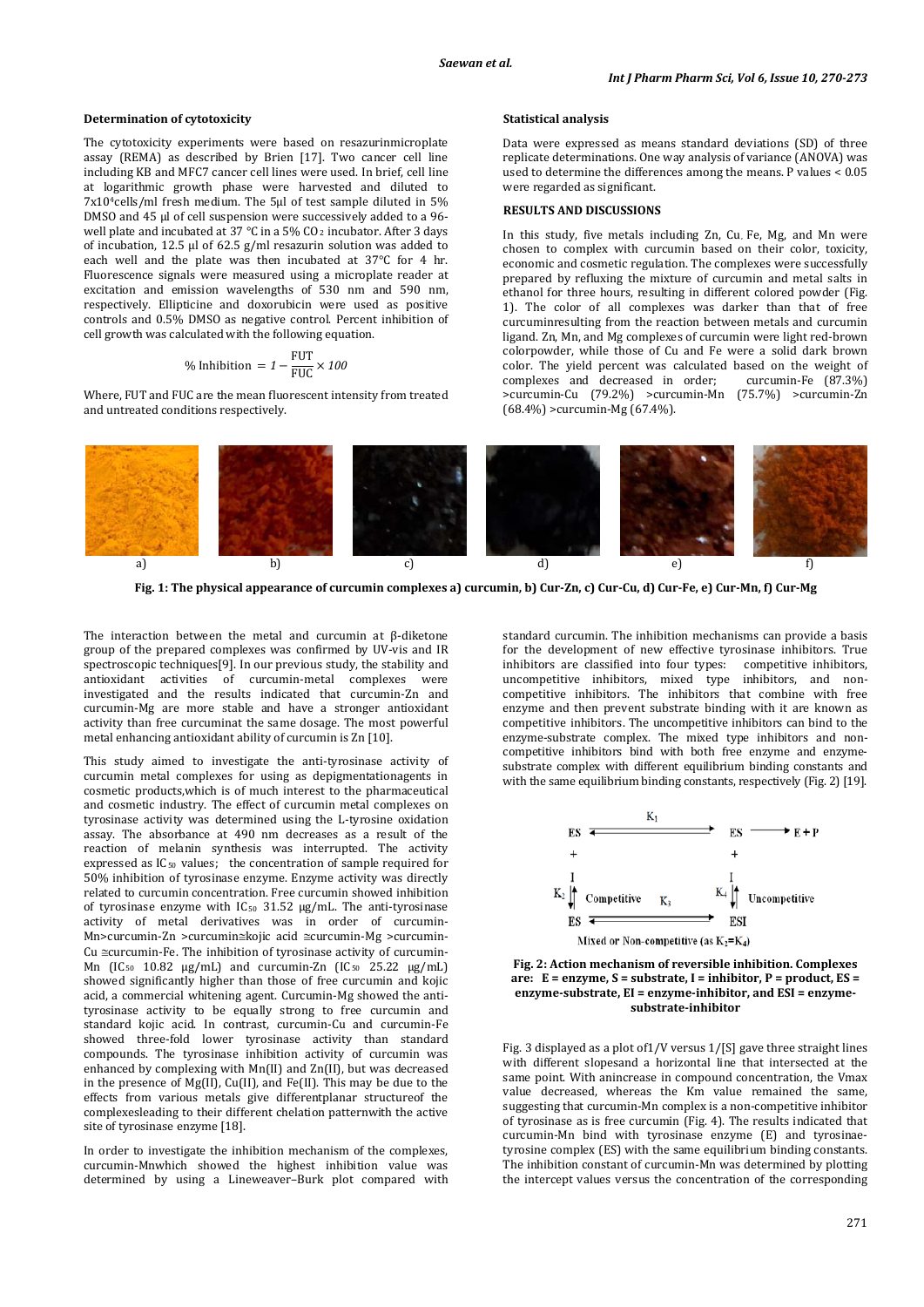compound, as shown in Fig. 4. The inhibition constant (KI) values for curcumin-Mn complex and free curcumin are 3.57 and 7.58 µg/mL, respectively. Curcumin-Mn showed more potent in tyrosinase inhibition than free curcumin. The cytotoxicity of all complexes on two human cancer cell lines, oral cavity cancer (KB) and breast cancer (MCF7) was evaluated. Free curcumin had moderate cytotoxicity against both KB and MCF7 cancer cell lines with  $IC_{50}$ 9.58 and 13.86 µg/mL, respectively. On KB cancer cell line, curcumin-Mn and Mg showed moderated cytotoxicity with  $IC_{50}$ 11.58 and 10.01 µg/mL. Curcumin-Zn showed weak activity, beingthree-fold lower than free curcumin, with  $IC_{50}$  33.51  $\mu$ g/mL. On MFC7 cancer cell line, curcumin-Zn, Mn, and Mg showed lower cytotoxicity than free curcumin with  $IC_{50}$  16.73, 30.07 and 26.98 µg/mL, respectively. All curcumin-metal complexes had lower cytotoxicity than free curcumin in both KB and MCF7 cancer cell lines. The lower cytoxicity of the metal complexes might be due to the lower solubility of complexes when compared with free curcumin. These results are in related with the report of Mutasim [20], where curcumin-Fe complex showed lower cytotoxic than free curcumin 80 fold. This result may be caused by the central carbon atomwith the labile hydrogen is locked and unable to produce oxyradicals which result in the cytotoxicity behavior.

## **Table 1: Bioactivity of curcumin-metal complexes**

| Sample      | Anti-tyrosinase activity <sup>1</sup> | Anti-cancer activities       |                           |  |
|-------------|---------------------------------------|------------------------------|---------------------------|--|
|             | $(IC_{50}ug/mL)$                      | <b>KB-Oral cavity cancer</b> | <b>MCF7-breast cancer</b> |  |
|             |                                       | $(IC_{50}ug/mL)$             | $(IC_{50}ug/mL)$          |  |
| Kojic acid  | $35.15 \pm 0.462c$                    | -                            |                           |  |
| Curcumin    | $31.52 \pm 0.128$ c                   | 9.58                         | 13.86                     |  |
| Curcumin-Zn | $25.22 \pm 0.047$ <sup>b</sup>        | 33.51                        | 16.73                     |  |
| Curcumin-Cu | $99.29 \pm 0.018$ <sup>d</sup>        | Inactive                     | Inactive                  |  |
| Curcumin-Fe | $116.51 \pm 0.771$ <sup>d</sup>       | Inactive                     | Inactive                  |  |
| Curcumin-Mn | $10.82 \pm 0.256$ <sup>a</sup>        | 11.58                        | 30.07                     |  |
| Curcumin-Mg | $33.77 \pm 0.196c$                    | 10.01                        | 26.98                     |  |
| Ellipticine |                                       | 1.08                         |                           |  |
| Tamoxifen   |                                       |                              | 9.52                      |  |

1Different letters in column indicate significant differences among means of treatments (*P* < 0.01).



**Fig. 3: Lineweaver–Burk plots for inhibition of curcumin on mushroom tyrosinase for catalysis of L-Tyrosine. Concentrations were 2.7, 5.4, 8.1 and 10.9 µg/mL, respectively. The inset represents the secondary plot of 1/Vmax versus concentration of curcumin to determine the inhibition constant (KI).**



**Fig. 4: Lineweaver–Burk plots for inhibition of Curcumin-Mn complex on mushroom tyrosinase for catalysis of L-Tyrosine. Concentrations were 2.7, 5.4, 8.1 and 10.9µg/mL, respectively. The insets represent the secondary plot of 1/Vmax versus concentration of curcumin, to determine the inhibition constant (KI).**

### **CONCLUSION**

The study demonstrates that anti-tyrosinase activity of curcumin can be enhanced by complexing with Mn(II) and Zn(II), whereas the activity was reduced when curcumin was complexed with Cu(II), Fe(II), and Mg(II). The highest potential on tyrosinase inhibition was found in curcumin-Mn, which binds toboth free tyrosinaseenzyme and the tyrosinase substrate complex. However, the cytotoxicity against both KB and MCF7 cancer cell lines of metal curcumin complexes are less than free curcumin. In conclusion, this study demonstrates the potential anti-tyrosinase capacity of curcumin-Mn and Zn to be processed as a depigmentation agent for esthetics andtreatment of hyperpigmentation disorders.

## **CONFLICT OF INTERESTS**

Declared None

#### **REFERENCES**

- 1. Hatcher H, Planalp R, Cho J, Torti FM, Torti SV. Curcumin: from ancient medicine to current clinical trials. Cell Mol Life Sci 2008;65:1631-52.
- 2. Aggarwal BB, Sundaram C, Malani N. Curcumin: The Indian solid gold. Adv Bot Res 2007;595:1-75.
- 3. Jayaprakasha GK, Jagan L, Rao M, Sakariah KK. Antioxidant activities of curcumin, demethoxycurcumin and bisdemethoxycurcumin. Food Chem 2006;98:720-4.
- 4. Khunlad P, Tundulawessa Y, Supasiri T, Chutrtong W. Tyrosinaseinhibitory activity of curcuminoids from powder of turmeric (*Curcuma longa* Linn.). J SWU Sci 2006;1:125-39.
- 5. Tonnesen HH, Masson M, Loftsson T. Studies of curcumin and curcuminoids XXVII. cyclodextrincomplexation: solubility, chemical and photochemical stability. Int J Pharmacol 2002;244:127–35.
- 6. Sowbhagya HB, Sampathu SR, Vatsala CN, Krishnamurthy N. Stability of curcumin, a natural yellow colourant during processing and storage of fruit bread. J Food Engin 2005;3:367–71.
- Thakam A, Saewan N. Stability of emulsion containing curcumin Zn (II) and Mg (II) complexes. HPC Today 2014;9:44-7.
- 8. Barik A, Mishra B, Kunwar A, Kadam RM, Shen L, Dutta S, *et al*. Comparative study of copper (II)-curcumin complexes as superoxide dismutase mimics and free radical scavenger. Eur J Med Chem 2007;42:431-9.
- 9. Vajragupta O, Boonchoong P, Watanabe H, Tohda M, Kummasud N, Sumanont Y. Manganese complexes of curcumin and its derivatives: Evaluation for the radical scavenging ability and neuroprotective activity. Free Radical Bio Med 2003;35:1632–44.
- 10. Thakam A, Saewan N. Antioxidant activities of curcumin-metal complexes. Thai J Agr Sci 2011;44:188-93.